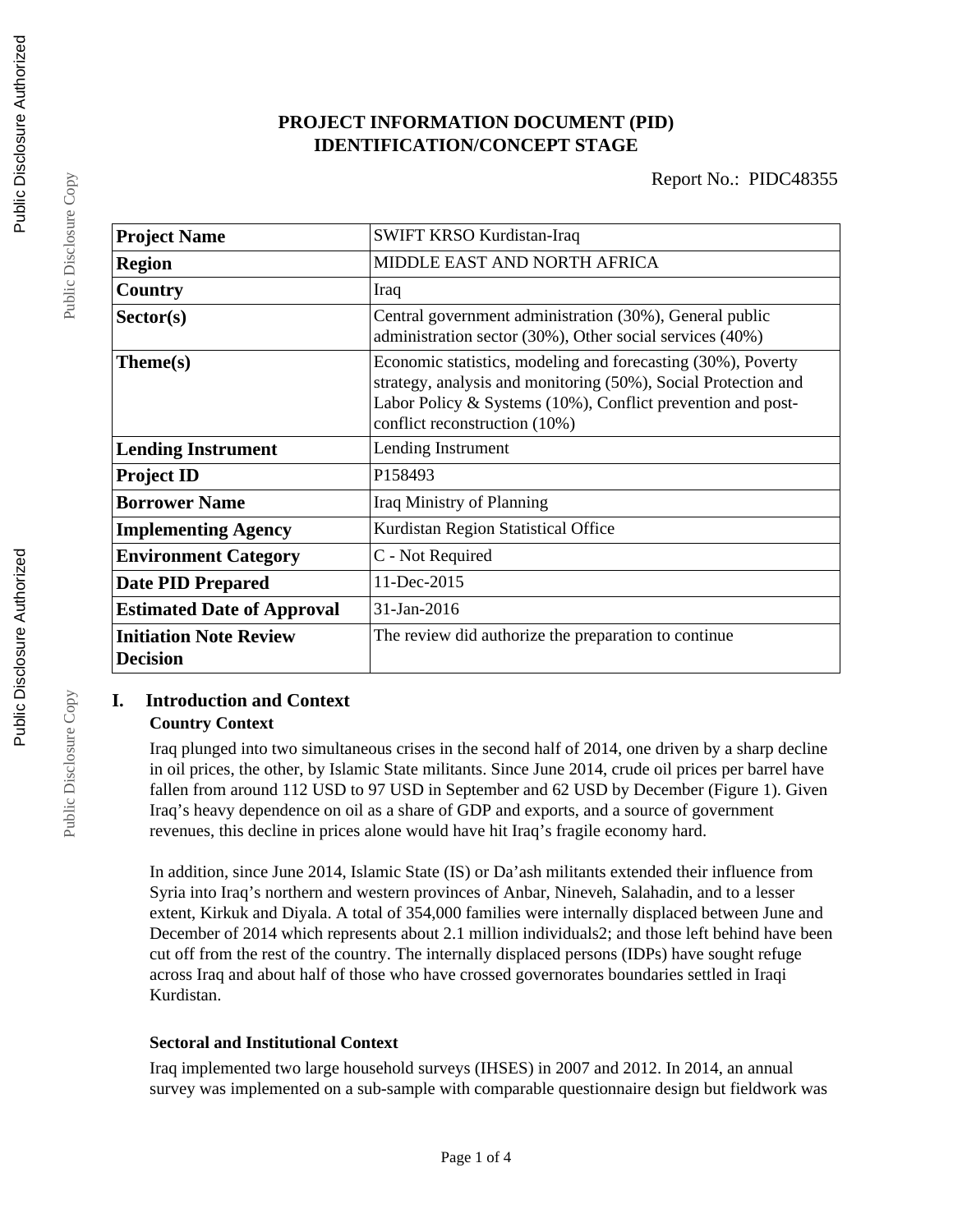interrupted due to the rapidly deteriorating security situation. The ongoing security and budget crisis implies that large household surveys are not feasible in the near future. The next IHSES planned for 2017 is unlikely to take place on time. At the same time, it is more important than ever to monitor poverty and key socio-economic indicators, given the scale of the crises, and the high concentration of the population close to the poverty line. As a result, Iraq is at risk for data deprivation at a time when it is most critical to monitor poverty and welfare.

Two comprehensive poverty assessments and a poverty map for Iraq have been completed using these datasets. Both CSO and KRSO have demonstrated ability to collect high quality data, and are among the most advanced in the region in terms of data sharing and transparency. Iraq has made both large household surveys (IHSES) publicly available through the LSMS survey database.

#### **Relationship to CAS/CPS/CPF**

This work is fully aligned with the original CPS Pillar 3 of "Improving social inclusion and reducing poverty", and in particular Outcome Area 3.2 and Outcome ares 2.5 of the revised CPF "Strengthened capacity to develop, manage and monitor social protection reforms and poverty reduction". It is also linked to an ongoing TA P154864 for analytical tools and capacity building for crisis response.

This activity is fully aligned with the objectives for the remaining period of the CPS as expressed in 2015 PLR, in particular, to deliver basic public services, especially in areas where the security threat has diminished, to reduce poverty and enhance citizen's trust in government institutions. By providing the most recent estimates for poverty in this rapidly evolving context, it will also inform the SCD for Iraq, programmed for FY16.

## **II. Project Development Objective(s)**

## **Proposed Development Objective(s)**

The PDO of this grant is to support the Kurdistan region Statistics Office of the Government of Iraq in collecting and analyzing a SWIFT survey for poverty monitoring in 2016. SWIFT is a short, tablet based survey that estimates poverty headcount rates based on amodeling exercise using most recently available household survey data. This survey will likely exclude the three governorates currently under the influence of the Islamic State, unless the security situation improves significantly. Currently, the Central Statistical Office (CSO) is implementing a SWIFT pilot for Baghdad, and have secured some resources for the full survey. A separate grant supports the CSO. This grant is to support the Kurdistan region statistics office for the SWIFT survey in the three governorates of Iraqi Kurdistan.

### **Key Results**

- 1. SWIFT model
- 2. SWIFT questionnaire
- 3. SWIFT pilot
- 4. SWIFT training
- 5. SWIFT fieldwork
- 6. SWIFT estimation and validation
- 6. Results and report

### **III. Preliminary Description Concept Description**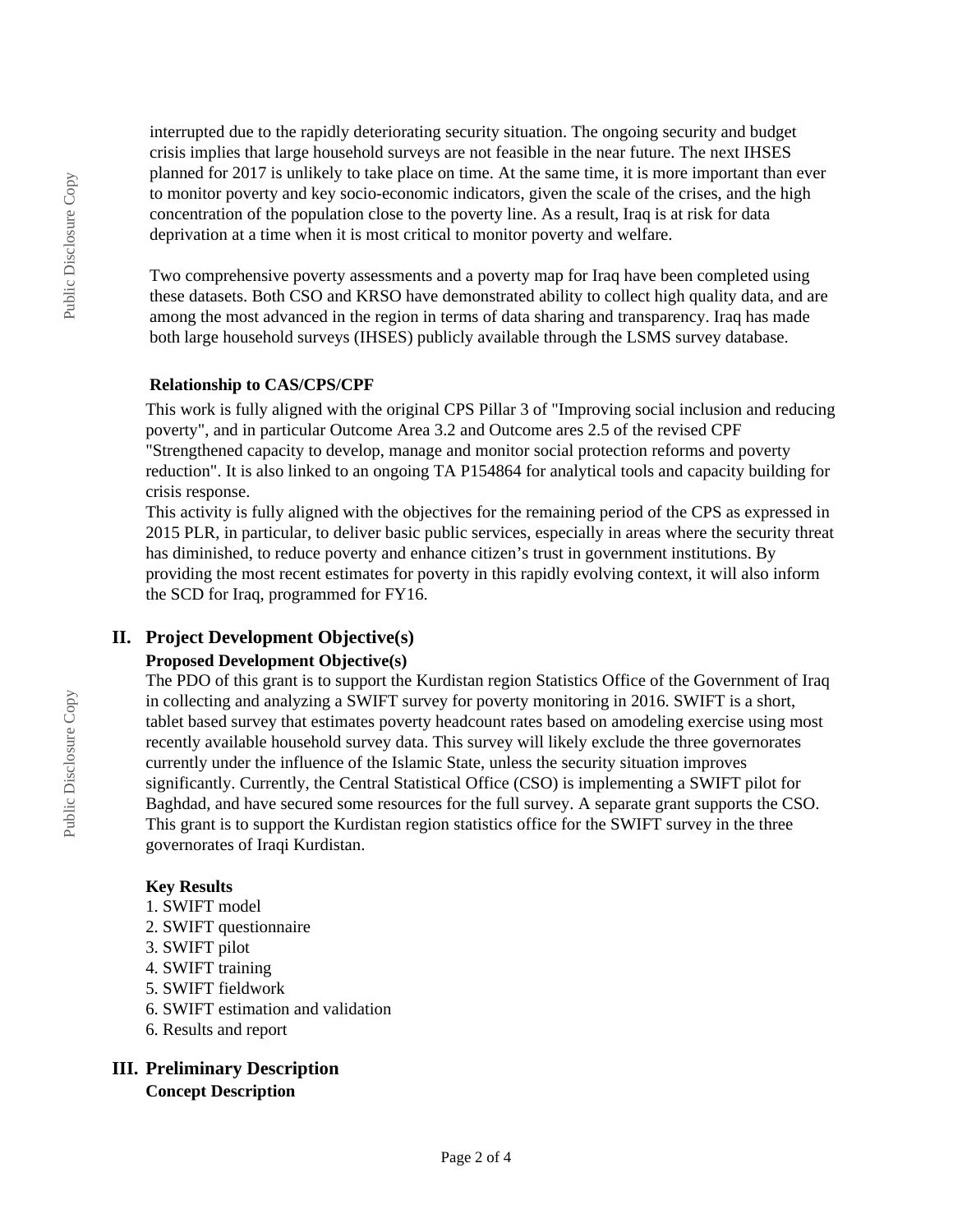Iraq implemented two large household surveys (IHSES) in 2007 and 2012. In 2014, an annual survey was implemented on a sub-sample with comparable questionnaire design but fieldwork was interrupted due to the rapidly deteriorating security situation. The ongoing security and budget crisis imply that large household surveys are not feasible in the near future. The next IHSES planned for 2017 is unlikely to take place on time. At the same time, it is more important than ever to monitor poverty and key socio-economic indicators, given the scale of the crises, and the high concentration of the population close to the poverty line. Iraq has made both large household surveys (IHSES) publicly available through the LSMS survey database.

This grant will provide complementary financing for a SWIFT survey for poverty monitoring during this crisis situation. SWIFT is a new household survey instrument that projects consumption based on collecting 10 to 15 simple questions on poverty correlates such as education of the household head, ownership of consumer durables, household head's employment status, among others. The identification of these correlates is based on estimates obtained from implementing a model using the latest available household survey in the country. The main advantages of using SWIFT are saving time and reducing survey implementation costs. Additionally, SWIFT has adopted recent innovations in data collection, like Computer Assisted Personal Interview (CAPI) and data cloud. 18 SWIFT surveys have been successfully completed or are ongoing in 14 countries across all regions.

This survey will likely exclude the three governorates currently under the influence of the Islamic State, unless the security situation improves significantly. Currently, the Central Statistical Office (CSO) is implementing a SWIFT pilot for Baghdad, and have secured some resources for the full survey. However this is inadequate, and in particular, the Kurdistan region statistical office (KRSO) has no resources for implementing SWIFT. Both CSO and KRSO have demonstrated ability to collect high quality data, and will be ready to complete fieldwork as soon as resources are made available.

For more details please see the technical concept note attached to this package.

# **IV. Safeguard Policies that Might Apply**

| Safeguard Policies Triggered by the Project    | Yes | N <sub>0</sub> | <b>TBD</b> |
|------------------------------------------------|-----|----------------|------------|
| Environmental Assessment OP/BP 4.01            |     | x              |            |
| Natural Habitats OP/BP 4.04                    |     | x              |            |
| Forests OP/BP 4.36                             |     | x              |            |
| Pest Management OP 4.09                        |     | x              |            |
| Physical Cultural Resources OP/BP 4.11         |     | x              |            |
| Indigenous Peoples OP/BP 4.10                  |     | x              |            |
| <b>Involuntary Resettlement OP/BP 4.12</b>     |     | X              |            |
| Safety of Dams OP/BP 4.37                      |     | X              |            |
| Projects on International Waterways OP/BP 7.50 |     | x              |            |
| Projects in Disputed Areas OP/BP 7.60          |     | X              |            |

# **V. Financing** *(in USD Million)*

| Total Project Cost:   | Total Bank Financing: 0 |  |
|-----------------------|-------------------------|--|
| <b>Financing Gap:</b> |                         |  |